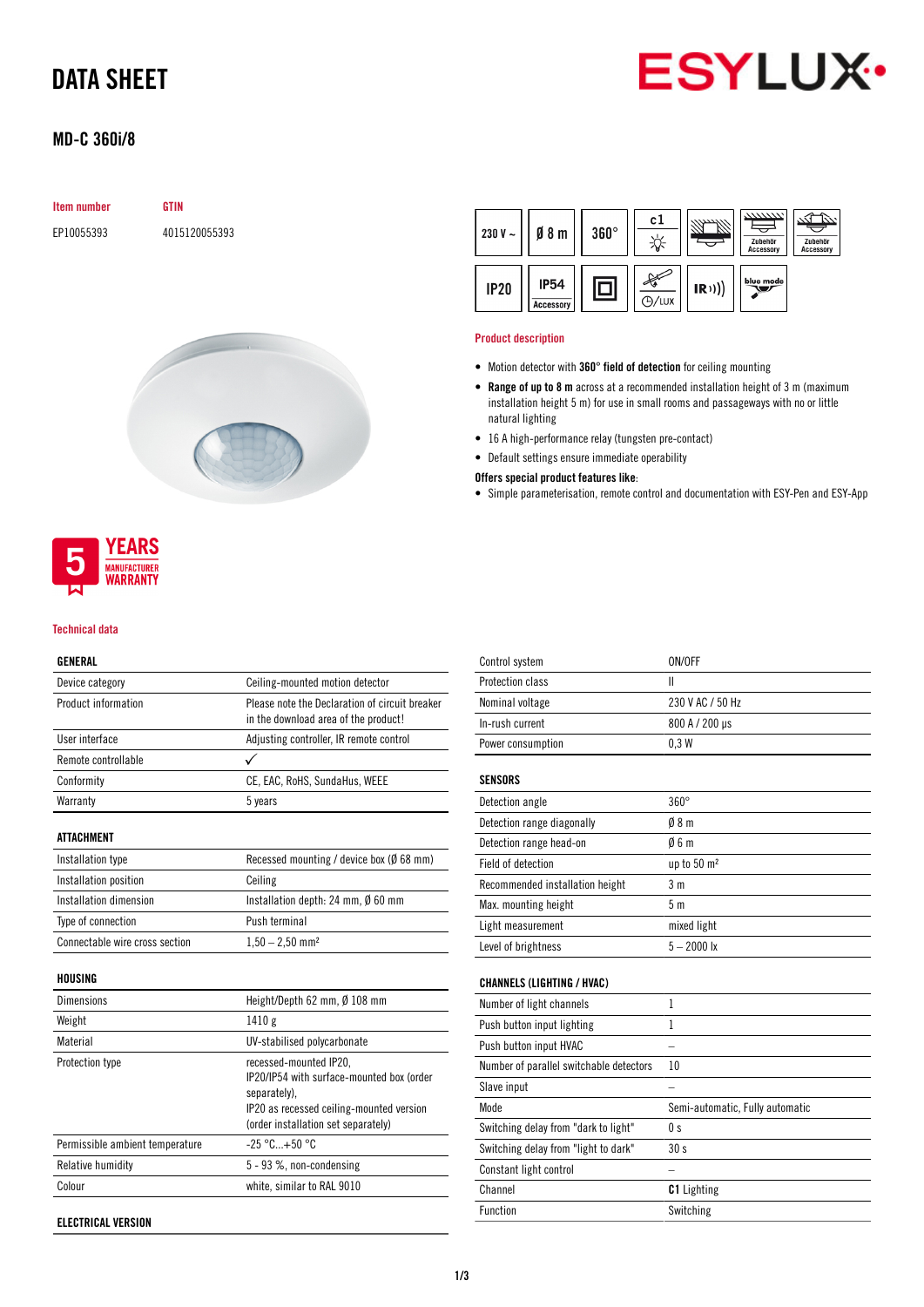# DATA SHEET



## MD-C 360i/8

| Item number        | <b>GTIN</b>   |                                                                                                |                       |                                  |
|--------------------|---------------|------------------------------------------------------------------------------------------------|-----------------------|----------------------------------|
| EP10055393         | 4015120055393 |                                                                                                |                       |                                  |
| Switching capacity |               | 230 V/50 Hz, 16 AX<br>2300 W/10 A (cos phi = 1)<br>1150 VA/5 A (cos phi = $0,5$ )<br>600 W LED | Push button input     |                                  |
|                    |               |                                                                                                | Impulse feature       |                                  |
|                    |               |                                                                                                | Switch-off delay time | 60 s30 min (adjustable in steps) |
| Switch contact     |               | make contact / non-floating                                                                    |                       |                                  |

### Accessories

| <b>Product designation</b>      | <b>GTIN</b>   |
|---------------------------------|---------------|
| Cover                           |               |
| <b>COMPACT COVER SET 8 SR</b>   | 4015120425936 |
| <b>COMPACT COVER SET 8 BK</b>   | 4015120007521 |
| Electrical accessories          |               |
| FILTER 230 V                    | 4015120426988 |
| Mounting                        |               |
| COMPACT MOUNTING BOX IP20 SM WH | 4015120425370 |
| COMPACT MOUNTING BOX IP20 SM SR | 4015120425387 |
| COMPACT MOUNTING BOX IP54 SM WH | 4015120425905 |
| COMPACT MOUNTING BOX IP54 SM SR | 4015120425912 |
| MOUNTING SET IP20 FM 62 WH      | 4015120425929 |
| COMPACT MOUNTING BOX IP54 SM BK | 4015120426940 |
| COMPACT MOUNTING BOX IP20 SM BK | 4015120426933 |
| Protection                      |               |
| <b>BASKET GUARD ROUND SMALL</b> | 4015120425615 |
| BASKET GUARD ROUND LARGE        | 4015120425608 |
| Remote control                  |               |
| ESY-Pen                         | 4015120425356 |
| REMOTE CONTROL MDI/PDI          | 4015120425509 |